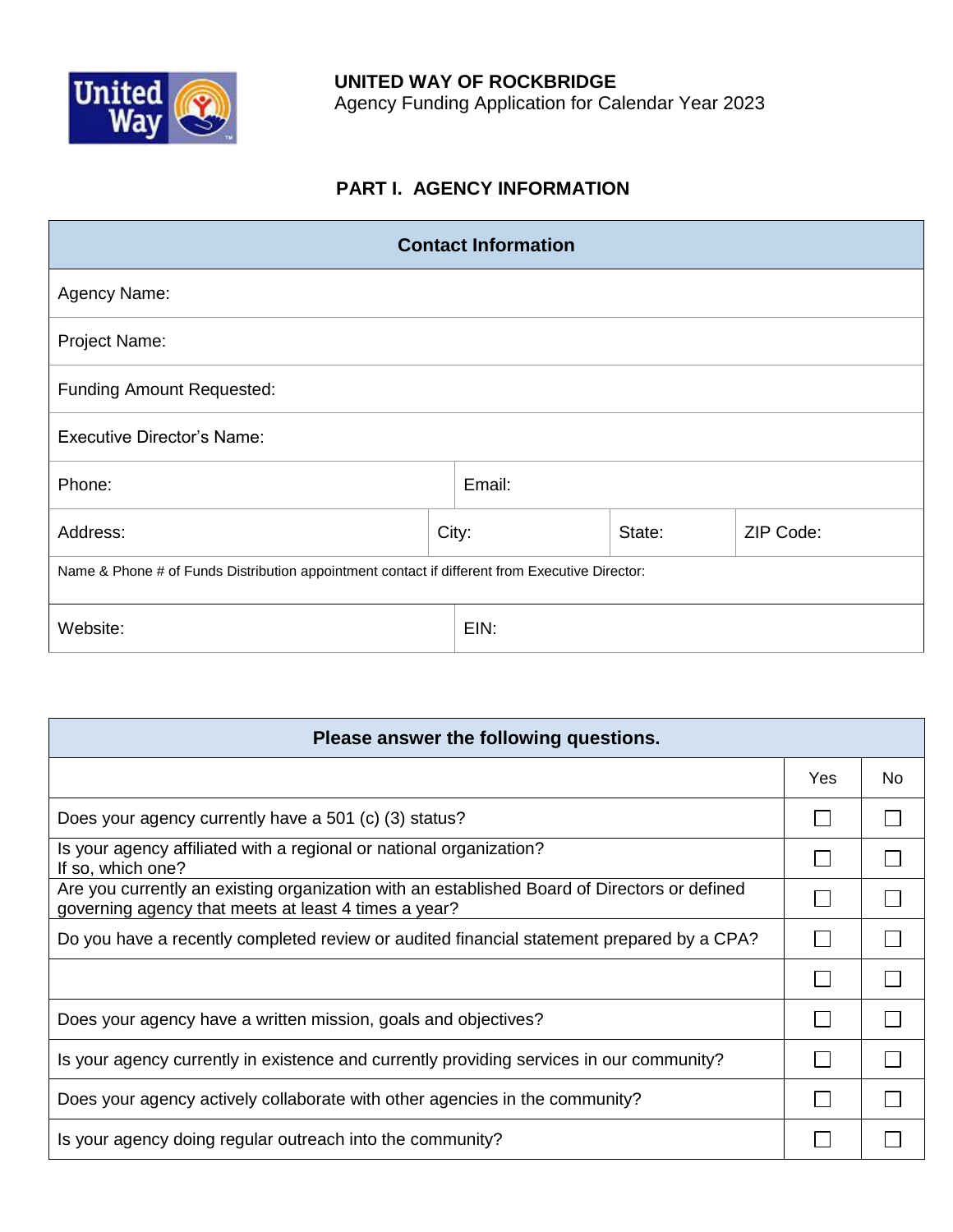

## **PART I. AGENCY INFORMATION, cont.**

- 1. Agency's Mission Statement:
- 2. Brief Overview of Agency and Key Programs:
- 3. Describe the most critical opportunities and challenges for your agency over the next couple of years: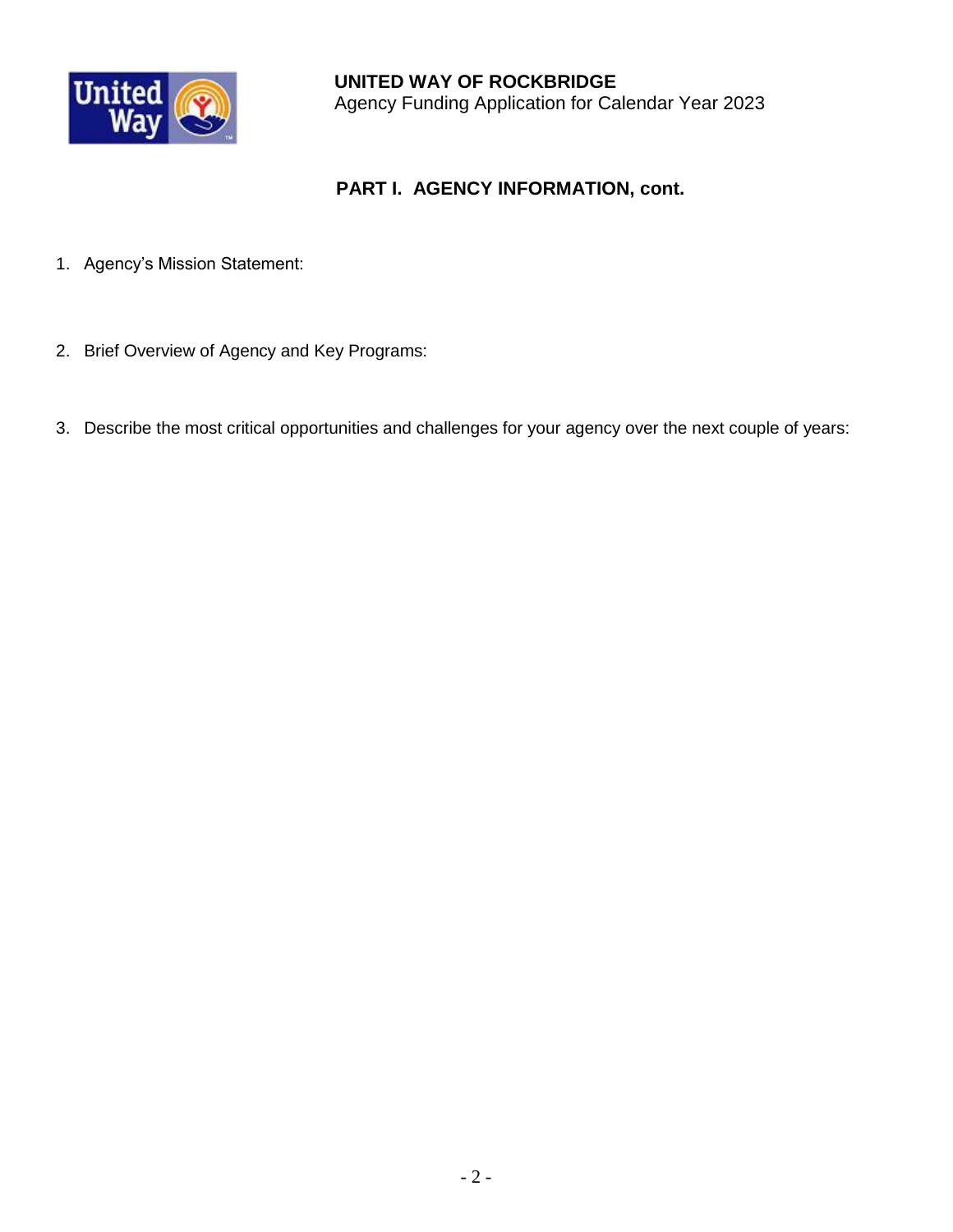

### **PART II. Project Narrative**

**Project name:** 

**Amount of UWR funding requested for this project in CY2023:** \_\_\_\_\_\_\_\_\_\_\_\_\_\_\_\_\_\_\_\_\_\_

#### **Project Overview**

- 1. Describe your project What services does it provide?
- 2. Describe the intended impact of your project. How will you measure the achievements or effectiveness of the project? If possible, please include both qualitative and quantitative measurements.
- 3. Who is your target population for this program? Are you planning to serve specific ages, geographic areas, etc.? What is your outreach strategy to reach this population?
- 4. If demand exceeds your capacity to deliver services within this program, how will your agency decide who will be served?
- 5. Are there other agencies in the community working to address a similar need or provide a similar service? If so, how does this project differentiate itself?
- 6. United Way places a high value on interagency cooperation and cross-community collaboration. Explain how you will work with other community organizations to enhance your project's effectiveness.
- 7. If fees are charged for services, how are these fee levels set? How do you handle if a potential client who cannot afford the fees?
- 8. **United Way Community Impact & ALICE Initiatives**. United Way of Rockbridge has identified a focus of supporting projects that strengthen early childhood education and supporting ALICE (Asset-Limited Income-Constrained Employed) households. Does your project directly or indirectly relate to either of these focus areas? If so, please elaborate.